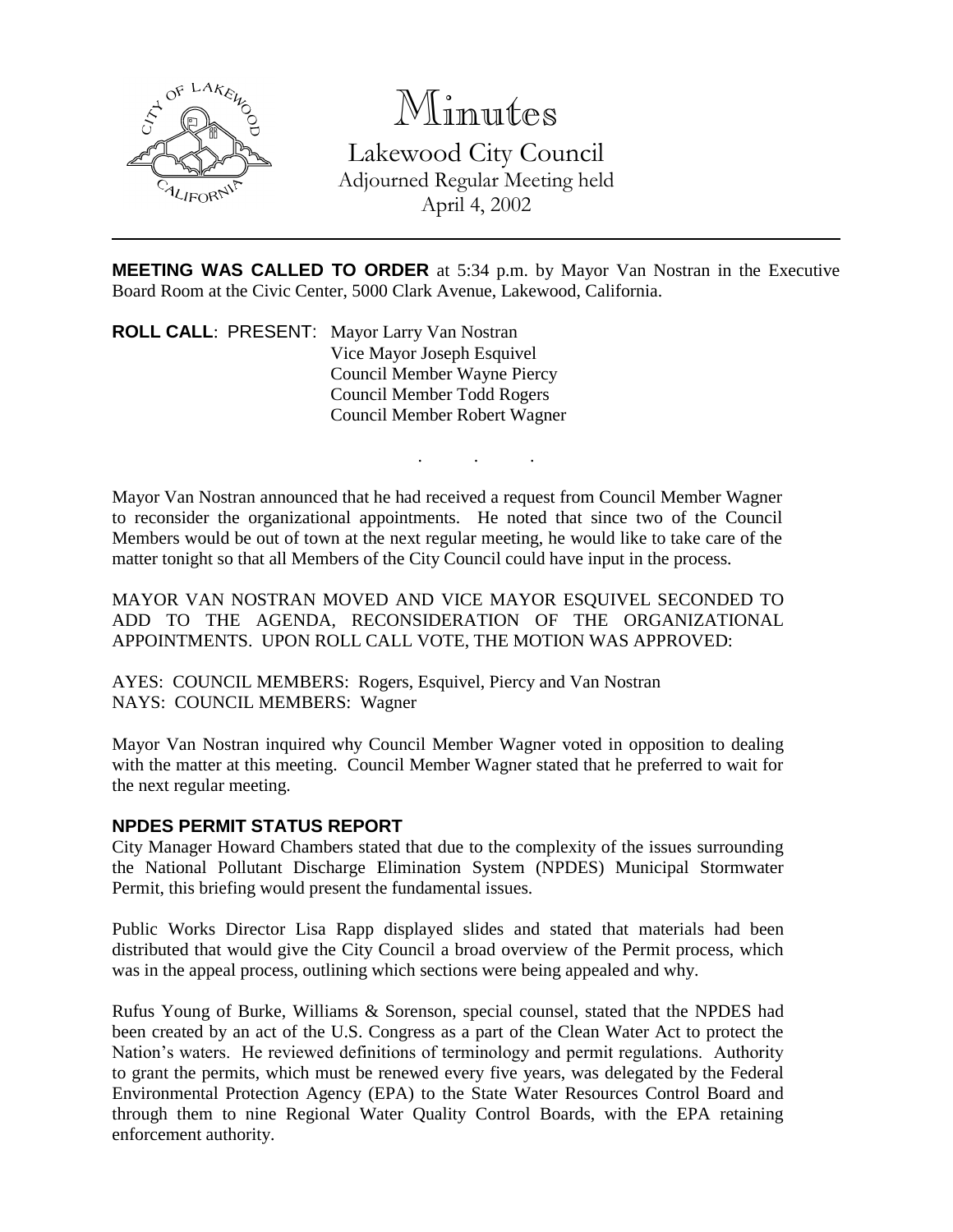City Council Minutes April 4, 2002 Page 2

# **NPDES PERMIT STATUS REPORT** - Continued

Ralph Vasquez, Senior Regulatory Compliance Specialist with EBS/SCS Engineers, reported on the various agencies involved and their roles, and the history of NPDES.

Mr. Young advised that the Permit for cities in Los Angeles County was renewed for the third time on December 13, 2001, and that cities were required to adopt Standard Urban Storm Water Mitigation Plans (SUSMPs) establishing conditions for development and redevelopment. He reviewed the SUSMP requirements for different types of development.

Mr. Young also reviewed the Total Maximum Daily Loads (TMDL) set for various bodies of water statewide, stating that acceptable trash levels for the Los Angeles River were set at zero, even though the process set forth by the EPA had not been accurately followed.

The City Manager inquired if progress towards cleaner water had been made in the years since the first implementation of NPDES. Mr. Young stated that while there were some good devices and things that could be done to improve the situation, there was no way to achieve 100 percent clean. Mr. Vasquez reported that the problem of documenting improvements was made more difficult since a lot of good programs and practices were implemented before good record keeping or monitoring had been required. Mr. Vasquez noted that the problem was compounded because monitoring practices had improved so much that much lower levels of pollutants were able to be detected.

Mr. Young confirmed for Council Member Wagner that although TMDLs could vary from state to state since they were established by regional water boards for each specific body of water, they did require approval by state boards and ultimately the EPA. Mr. Young also noted conflicting regulations such as the State goal that the Los Angeles River become fishable and swimmable when, in fact, Federal law prohibited any swimming in the lower L.A. River.

Responding to a question from Mr. Chambers, Mr. Vasquez stated that the reason the issue was higher profile in California than in other areas was largely due to the fact that in much of the east and mid-west, storm drains were part of the sewer system and storm water runoff was directed through treatment facilities.

Council Member Rogers inquired if there was any chance for relief from the EPA if cities failed in their appeal on the state level. Mr. Young responded by stating that there was some room for optimism and that the City of Los Angeles was already challenging the State of California over the trash TMDL of zero for the Los Angeles River.

Council Member Wagner expressed concern that a settlement could be reached which would only give satisfaction to the City of Los Angeles and leave all of the other L.A. County cities in the same poor position. Mr. Young stated that any judgment or settlement in that case would affect all of the Los Angeles River and therefore all cities bordering the River.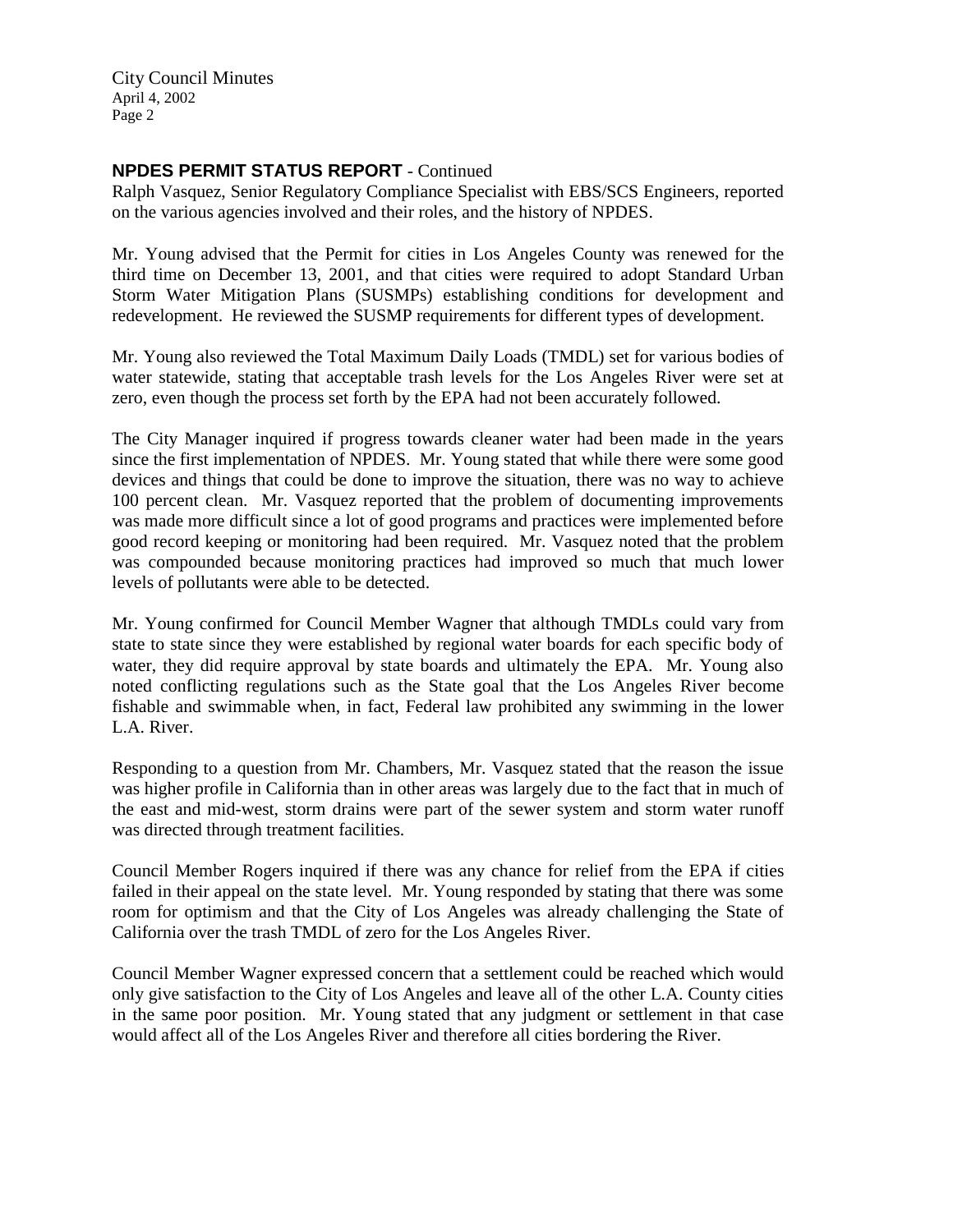City Council Minutes April 4, 2002 Page 3

## **NPDES PERMIT STATUS REPORT** - Continued

Responding to Mr. Vasquez's statement that the fight was made more difficult for L.A. County cities because the permit had passed for San Diego County with very little protest, the City Manager inquired if those cities had erred. Mr. Vasquez stated that the San Diego cities had counted on the County of San Diego doing something to establish more reasonable conditions and the County had not acted. Mr. Young stated that the first draft of the new permit had been far beyond the experience or expertise of most of the cities to deal with or analyze it.

Council Member Piercy referenced the implementation schedule displayed and inquired about the requirement for public outreach. Mr. Vasquez stated that the City would be required to designate a staff person as the contact person and have started a program by May 1, not be required to have completed it by then.

Senior Management Analyst Scott Pomrehn stated that the City was currently operating under the provisions of the old permit and had been doing many outreach programs such as recycled oil, and a booth at the annual Pan American Fiesta to promote recycling programs.

Assistant City Manager Michael Stover reviewed possible legislative remedies and stressed a point made by Mr. Chambers that it would be vital to make State legislators aware of the issue and the problems it presented to city governments.

The Public Works Director noted that the City was already participating in the Coalition for Practical Regulation (CPR) and had been approached regarding another advocacy group called BEACON (Balancing Economic and Clean Ocean Needs.)

Council Member Piercy inquired if the League of California Cities was involved on this issue. Ms. Rapp stated that she was on a League sub-committee that was actively studying this issue.

. . .

. . .

. . .

#### **ORAL COMMUNICATIONS: None**

At 7:10 p.m., Mayor Van Nostran called for a recess. At 7:16 p.m., the meeting was reconvened with all Members of Council present.

City Attorney John S. Todd advised that since this meeting had been adjourned from the March 26, 2002, meeting where the organizational appointments item had been considered, it was not necessary to add it to the agenda since the item could just be brought back for reconsideration.